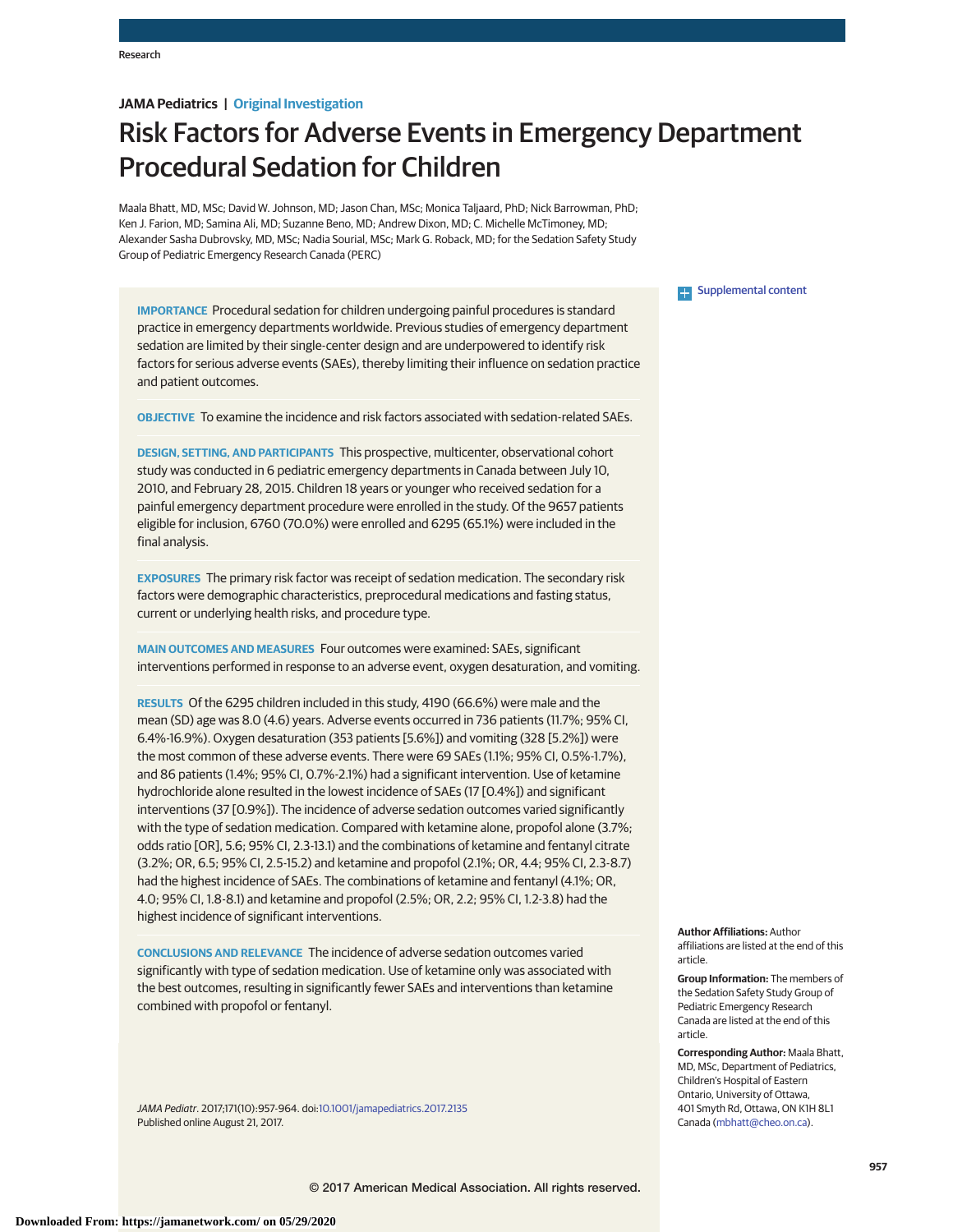**Procedural pain and anxiety relief is an ethical imperative in the treatment of children given that children have short- and long-term physical, physiological, and psy-<br>chological offects due to untroated pain <sup>1-3</sup> As su** tive in the treatment of children given that children have chological effects due to untreated pain.1-3 As such, *procedural sedation*, defined as the administration of medications to minimize pain and awareness, has become standard practice in pediatric emergency departments (EDs) worldwide to facilitate procedures, such as orthopedic reduction and complex laceration repairs.4-8 Although ED sedation is regarded as safe, it has been associated with serious adverse events (SAEs).6,9 The incidence of SAEs has been difficult to determine because of their infrequent occurrence and the lack of large, multicenter surveillance studies focused on systematic detection of adverse events. Previous ED sedation studies, limited by single-center design and small sample sizes, have not been able to reliably associate their use with sedation-related adverse events, their severity, or their outcomes for patients. <sup>9-12</sup>

To improve understanding of the safety and comparative effectiveness of ED procedural sedation, we conducted a large multicenter cohort study using standardized outcome measures that are valid and relevant to clinical practice. Our primary objective was to examine the incidence of sedationrelated adverse events and identify risk factors associated with these events. Our secondary objectives were (1) to examine the association of ketamine hydrochloride dose with adverse events and (2) to describe the variation in duration of sedation and ED length of stay (LOS) across categories of sedation medications.

## **Methods**

We conducted a multicenter prospective cohort study in 6 tertiary care pediatric EDs in Canada from July 10, 2010, to February 28, 2015, in a staged roll-out. All sites are members of the Sedation Safety Study Group of Pediatric Emergency Research Canada, a national collaborative research network.<sup>13</sup> This study received approval from the research ethics board at each participating institution—specifically, IWK Health Center, Halifax, Nova Scotia; Montreal Children's Hospital, Montreal, Quebec; Children's Hospital of Eastern Ontario, Ottawa, Ontario; The Hospital for Sick Children, Toronto, Ontario; Stollery Children's Hospital, Edmonton, Alberta; and Alberta Children's Hospital, Calgary, Alberta. Verbal or written patient informed consent, according to site-specific regulations, was obtained from parents or guardians, and assent was obtained from children 7 years or older.

## Study Setting and Population

Children 18 years or younger who underwent parenteral procedural sedation performed by ED physicians for painful procedures were eligible for enrollment. Children were excluded if they received a drug purely for anxiolysis or analgesia without the intent of sedation, if therewas a language barrier, or both.

## Study Protocol

All procedural sedations were documented using a sitespecific electronic sedation form created for study purposes **Key Points**

**Question** What practices lead to the best outcomes in children undergoing emergency department procedural sedation?

**Findings** In this multicenter cohort study of 6295 children undergoing procedural sedation for painful procedures in emergency departments, administration of ketamine hydrochloride as a single agent for sedation had the best outcomes. The addition of propofol or fentanyl citrate to ketamine increased the rates of serious adverse events and significant interventions.

**Meaning** In the hands of emergency department physicians, procedural sedation for children is safe; sedation achieved using ketamine only was associated with the fewest serious adverse events and interventions.

as described in our published protocol.<sup>14</sup> The electronic form (created with Microsoft InfoPath 2007 software; Microsoft Corp) contained all documentation for study and clinical purposes and was completed by the health care professional caring for the child. If a patient declined participation or was not approached for enrollment, electronic sedation documentation continued but program logic prevented study information from being saved to the database. Documentation of study data was standardized to increase efficiency and data quality. A complete list of data fields collected is included in the published protocol.<sup>14</sup> All professionals documenting sedation encounters received standardized training before study initiation.<sup>14</sup> The specifics related to each sedation, including choice of sedation medication and dose, were left to the treating physician.

## Estimation of Missed, Eligible Patients

To estimate the proportion of sedations not captured at each site, surveillance for missed, eligible patients was performed for 7 days during the third week of each month. We extrapolated monthly numbers to estimate overall compliance or consent rates because daily surveillance was not feasible at all sites for the study duration. A medical record review of missed patients was performed to determine their age, sex, sedation medication, and adverse event occurrence. Methods to identify missed patients varied by site. Daily hand searching of ED medical records, pharmacy record queries, and electronic medication dispensing system queries were performed depending on which method was available and proved to be the most reliable at each institution. Clinical staff caring for patients were not aware of the surveillance schedule.

## **Definitions**

Standardized definitions from the Quebec Guidelines, a consensus-based document developed by North American experts in pediatric procedural sedation, were used for time intervals and adverse events.  $^{\rm 15}$  These intervention-based definitions represent standardized definitions for outcomes in procedural sedation and outline uniform data collection for clinically important events while minimizing the recording of events for which the significance is difficult to interpret.<sup>16</sup> They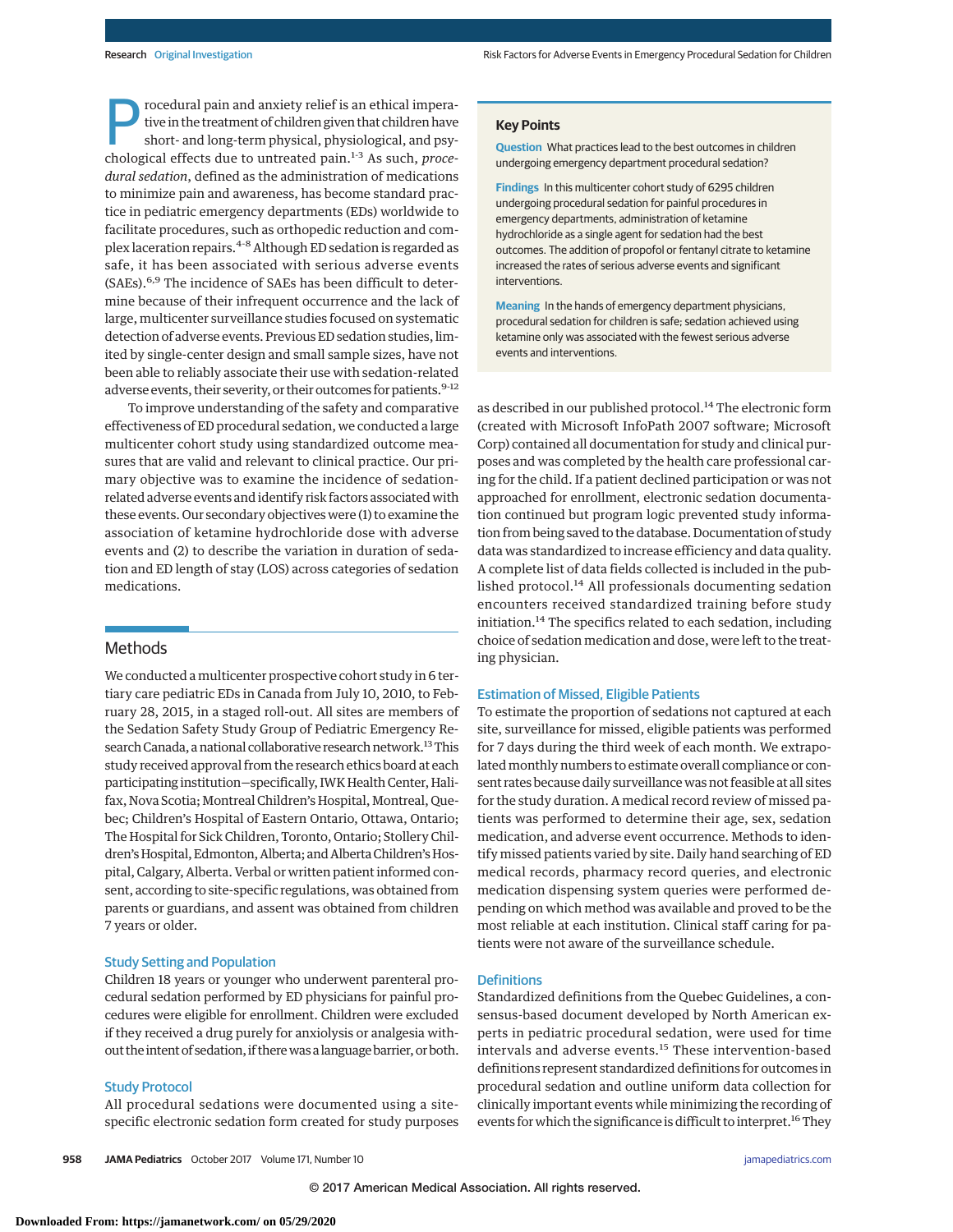require both the specific clinical event to have occurred and 1 or more appropriate interventions to be performed with the intention of treating or managing it. Specific definitions from the Quebec Guidelines for adverse events measured in this study are documented in eTable 1 in the [Supplement.](http://jama.jamanetwork.com/article.aspx?doi=10.1001/jamapediatrics.2017.2135&utm_campaign=articlePDF%26utm_medium=articlePDFlink%26utm_source=articlePDF%26utm_content=jamapediatrics.2017.2135) A *successful sedation* was defined as sedation in which a procedure (1) was completed and the patient did not have unpleasant recall of the procedure, did not resist or require active restraint during the procedure, or did not experience a permanent complication from the sedation or (2) was not abandoned because of a sedation-level adverse event.

#### Outcome Measures

Four outcomes were examined for our primary objective: SAEs, significant interventions, oxygen desaturation, and vomiting. An *SAE* was defined as the occurrence of apnea, laryngospasm, hypotension, bradycardia, complete airway obstruction, clinically apparent pulmonary aspiration, permanent neurologic injury, or death. *Significant interventions* were defined as interventions performed in response to an adverse event and included positive pressure ventilation, endotracheal intubation, administration of vasoactive medications, and administration of neuromuscular blockade or chest compressions. *Oxygen desaturation* was defined as the occurrence of desaturation and the performance of 1 or more appropriate interventions to improve saturation (eg, tactile stimulation, airway repositioning, oxygen administration or increased oxygen, and positive pressure ventilation). *Vomiting* was defined as the expulsion of gastric contents through the mouth or nose during sedation induction or maintenance or during ED recovery. For our secondary objectives, *sedation medication dose* was defined as the total dose administered per kilogram of body weight. *Duration of sedation* was defined as the time from first sedation medication administration to physiologic recovery, and *ED LOS* was defined as the time from first sedation medication administration to ED discharge.

#### Risk Factors

Risk factors for adverse sedation outcomes were chosen a priori on the basis of clinical knowledge and literature review.<sup>14</sup> The primary risk factor of interest was sedation medication. Other risk factors were age, sex, body mass index (calculated as weight in kilograms divided by height in meters squared), American Society of Anesthesiologists physical status classification (ASA classification), $17$  underlying health risk (health issues that may affect the efficacy of sedation or incidence of adverse events), current respiratory illness, preprocedural opioids (any opioid administered with the intent of treating pain prior to the administration of the first sedation medication), fasting status for solids (4 and 6 hours) and liquids (2 hours), procedure type, number of personnel present during the sedation, and duration of procedure. For the outcomes of vomiting and oxygen desaturation, preprocedural antiemetic administration and preoxygenation, respectively, were also examined. Risk factors were determined by patient or parental report, review of the medical record, and physical examination findings.

#### Statistical Analysis

The incidence of sedation-related adverse events across all 6 sites was described using frequency and percentage with 95% CI adjusted for clustering by site. Variances were estimated using the Taylor series linearization method. Bivariable associations between each risk factor and outcome were examined using the Pearson  $\chi^2$  or Fisher exact test, as appropriate. Logistic regression analysis was used to examine multivariable associations between risk factors and outcomes. To reduce the risk of bias due to small numbers of events, the logistic regression models were estimated using penalized likelihood with the Firth adjustment.<sup>18,19</sup> To preserve degrees of freedom, age was entered as a simple linear term after examining the assumption of linearity using empirical logit plots. The estimated odds ratios (ORs) together with 95% profile-likelihood CIs were reported; ORs for age were expressed in units of 5 years. Two-sided *P* < .05 was considered statistically significant. The goodness of fit of each model was evaluated using the Hosmer-Lemeshow test, and the discriminative ability of each model was assessed with the C statistic. To examine the sensitivity of results to variation between sites, logistic regression analyses were repeated and a random intercept for study site was added. To prevent a complete or quasi-complete separation of points in the random effects models for oxygen desaturation and vomiting, categories for some risk factors were pooled before analysis.

Subgroup analyses of patients who received ketamine alone (the largest patient subgroup) were conducted to examine the effect of total dose on outcomes by using multivariable logistic regression, as described for the primary analyses. Ketamine dose was entered as a simple linear term after examining the assumption of linearity using empirical logit plots.

Sedation medication dose, duration of sedation, and ED LOS across categories of sedation medications were described using median and interquartile range (IQR). Statistical analyses were conducted using SAS, version 9.4 (SAS Institute Inc) and R, version 3.0.2 (R Foundation for Statistical Computing).

## **Results**

#### Patient Characteristics

An estimated 9657 patients were eligible for inclusion in the study, of whom 6760 (70.0%) were enrolled and registered in the database and 6295 (65.1%) were included in the final analysis (Figure 1). Of the 6760 records entered in the database, 32 were removed because they were duplicates or did not indicate use of sedation medication. Baseline clinical and demographic characteristics for patients included in the study are provided inTable 1. Of the 6295 included patients, 4190 (66.6%) were male and the mean (SD) age was 8.0 (4.6) years. Ketamine alone was the most commonly used sedation medication (administered to 3916 patients [62.2%]), and orthopedic reduction was the most common indication for sedation (undergone by 4148 patients [65.6%]). Median doses of sedation medication by sedation group are presented in eTable 2 in the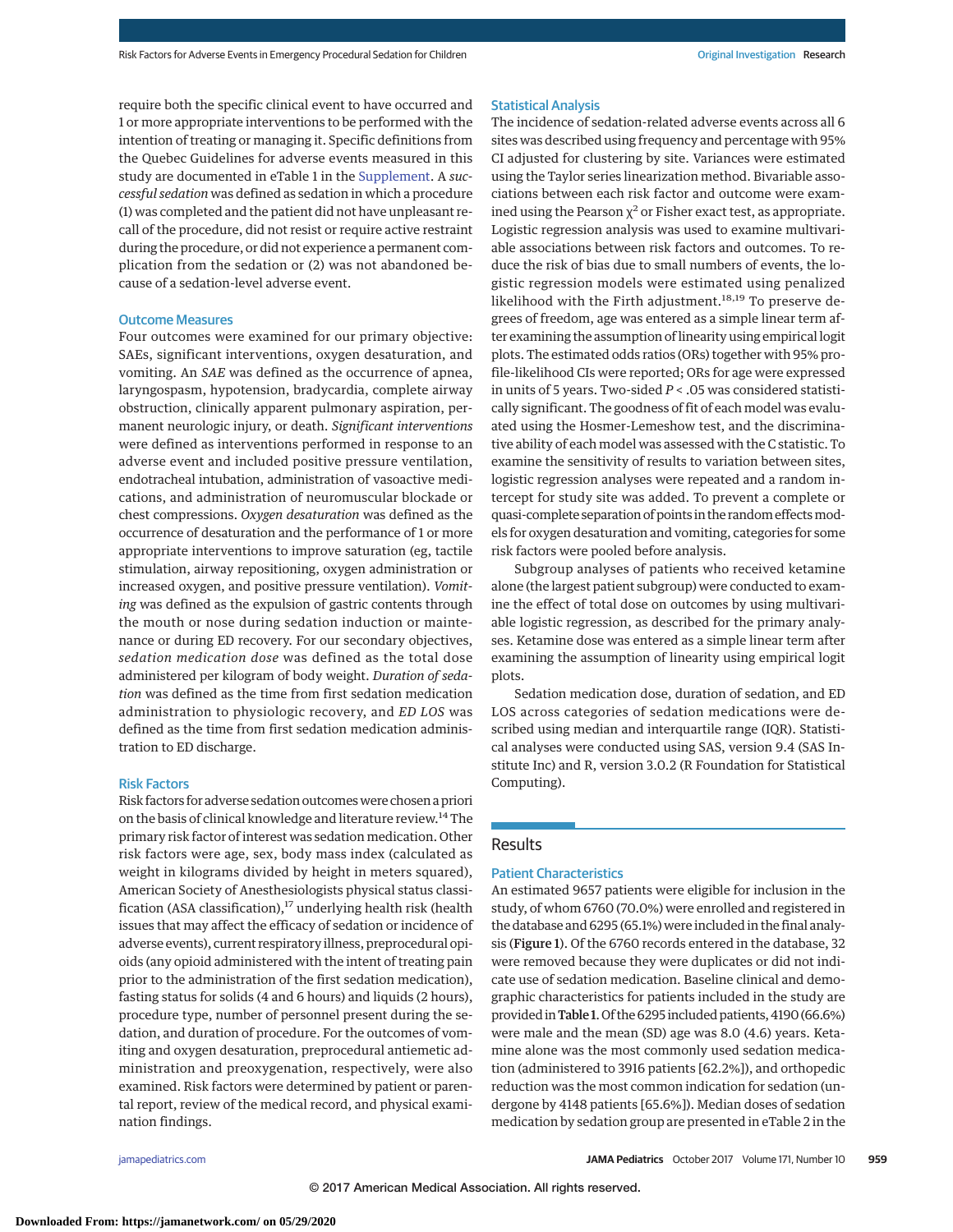

[Supplement.](http://jama.jamanetwork.com/article.aspx?doi=10.1001/jamapediatrics.2017.2135&utm_campaign=articlePDF%26utm_medium=articlePDFlink%26utm_source=articlePDF%26utm_content=jamapediatrics.2017.2135) Missed patients (2897 [29.9%]) were similar to included patients in age (mean [SD], 7.6 [4.4] years vs 8.0 [4.6] years),male sex (57.2% vs 66.6%), and adverse event rate (11.2% vs 11.7%), but they differed in choice of sedation medication. Among missed patients, the prevalence of ketamine use was 7.5%, while use of the combination of propofol and fentanyl citrate was 38.1%. In contrast, included patients used ketamine in 3916 (62.2%) sedations and used the combination of propofol and fentanyl in 726 (11.5%) sedations. These differences resulted from lower enrolment rates in some sites with unique practice patterns.

## Incidence of Sedation-Related Adverse Events

Overall, there were 831 adverse events in 736 patients (11.7%; 95% CI, 6.4%-16.9%). Oxygen desaturation (353 [5.6%]; 95% CI, 2.0%-9.2%) and vomiting (328 [5.2%]; 95% CI, 2.4%- 8.0%) were the most common events (Table 2). There were no cases of complete airway obstruction, pulmonary aspiration, neurologic injury, or death. There were 69 SAEs (1.1%; 95% CI, 0.5%-1.7%) SAEs, comprising apnea (55 [0.9%]), laryngospasm (4 [0.1%]), hypotension (7 [0.1%]), and bradycardia (3 [0.1%]). Significant interventions in response to an adverse event occurred in 86 patients (1.4%; 95% CI, 0.7%-2.1%). Positive pressure ventilation was the only significant intervention performed. Overall, 95% of sedations were successful; 58 procedures (0.9%) could not be completed under sedation, and 256 patients (4%) showed active resistance to completing a procedure. There were no unplanned admissions to hospital owing to a sedation-related adverse event.

## Risk Factors of Adverse Events

The observed frequencies of outcomes for each risk factor and the bivariable tests of associations are presented in eTable 3 in the [Supplement.](http://jama.jamanetwork.com/article.aspx?doi=10.1001/jamapediatrics.2017.2135&utm_campaign=articlePDF%26utm_medium=articlePDFlink%26utm_source=articlePDF%26utm_content=jamapediatrics.2017.2135) Of all the risk factors examined, body mass index and personnel present could not be included owing to incomplete documentation.

## Table 1. Baseline Clinical and Demographic Characteristics of 6295 Patients Included in the Final Analysis

| Characteristic                                                               | Frequency,<br>No. (%) |
|------------------------------------------------------------------------------|-----------------------|
| Male                                                                         | 4190 (66.6)           |
| Age, mean (SD), y                                                            | 8.0(4.6)              |
| Age $<$ 2 y                                                                  | 946 (15.0)            |
| ASA class I or II                                                            | 6278 (99.7)           |
| Underlying health risk <sup>a</sup>                                          | 201(3.2)              |
| Respiratory illness                                                          | 516(8.2)              |
| <b>Fasting duration</b>                                                      |                       |
| NPO solid $\leq 6$ h                                                         | 2974 (48.1)           |
| NPO solid ≤4 h                                                               | 1000(16.2)            |
| NPO liquid ≤2 h                                                              | 310 (5.01)            |
| Preprocedural opioid use                                                     | 1812 (28.8)           |
| Preprocedural opioid + orthopedic reduction<br>$(n = 1812)$                  | 1605 (88.6)           |
| Preprocedural antiemetic use                                                 | 1951 (31.0)           |
| Preprocedural antiemetic + ketamine<br>hydrochloride sedation ( $n = 1951$ ) | 1820 (93.3)           |
| Procedure type                                                               |                       |
| Orthopedic reduction                                                         | 4148 (65.6)           |
| Laceration repair                                                            | 1028 (16.3)           |
| Abscess $I + D$                                                              | 322(5.1)              |
| Foreign-body removal                                                         | 222(3.5)              |
| Lumbar puncture                                                              | 150(2.4)              |
| Otherb                                                                       | 425(6.7)              |
| Sedation medication                                                          |                       |
| Ketamine alone                                                               | 3916 (62.2)           |
| Combination of ketamine + midazolam hydrochloride                            | 246 (3.9)             |
| Combination of ketamine + propofol                                           | 851 (13.5)            |
| Combination of ketamine + fentanyl citrate                                   | 219(3.5)              |
| Combination of propofol + fentanyl                                           | 726 (11.5)            |
| Propofol alone                                                               | 244(3.9)              |
| Other <sup>c</sup>                                                           | 93(1.5)               |

Abbreviations: ASA, American Society of Anesthesiologists<sup>17</sup>; I + D, incision and drainage; NPO, nothing by mouth.

<sup>a</sup> Underlying health risk includes stridor when awake, large tongue, micrognathia, preexisting neurologic impairment, history of sleep apnea and snoring, gastroesophageal reflux, chronic constipation, or vomiting.

b Other procedure type includes dental, paraphimosis reduction, joint aspiration, cast application, wound debridement, dressing change, inguinal hernia reduction, chest tube insertion, traction, catheterization, and rectal prolapse reduction.

<sup>c</sup> Other sedation medication includes pentobarbital sodium, nitrous oxide, and etomidate.

Ketamine alone had the lowest observed incidence of SAEs (17 [0.4%]) and significant interventions (37 [0.9%]). Propofol alone and the combinations of ketamine and fentanyl and of ketamine and propofol had the highest observed incidences of SAEs (9 [3.7%] for propofol alone, 7 [3.2%] for ketamine and fentanyl combined, and 18 [2.1%] for ketamine and propofol combined). The highest numbers of significant interventions occurred with the use of ketamine and fentanyl combined (9 observed incidences [4.1%]) and ketamine and propofol combined (21 [2.5%]), which also had the highest observed incidences of oxygendesaturation (31 [14.1%] for ketamine and fentanylcombined and 76 [8.9%] for ketamine and propofol combined).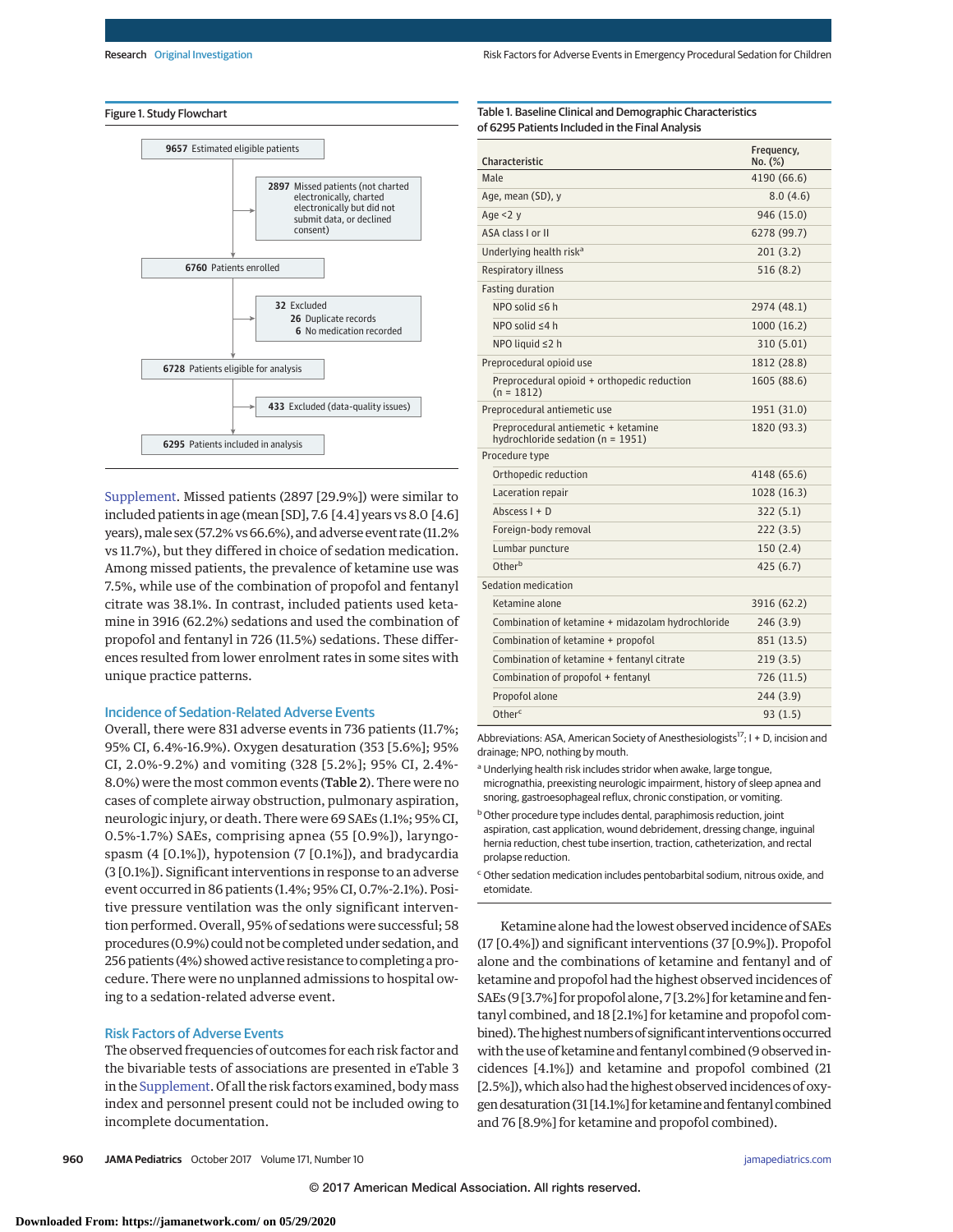Results from the multivariable logistic regression analyses ofSAEs,significant interventions,oxygendesaturation, andvom-iting are summarized in Figure 2 and eTable 4 in the [Supplement.](http://jama.jamanetwork.com/article.aspx?doi=10.1001/jamapediatrics.2017.2135&utm_campaign=articlePDF%26utm_medium=articlePDFlink%26utm_source=articlePDF%26utm_content=jamapediatrics.2017.2135)

## Serious Adverse Events

Sedation medication was the only risk factor significantly associated with SAEs. Compared with ketamine alone, all categories of medications were associated with significantly increased odds of an adverse event. The greatest associations were for propofol alone (OR, 5.6; 95% CI, 2.3-13.1) and for the combinations of ketamine and fentanyl (OR, 6.5; 95% CI, 2.5- 15.2) and ketamine and propofol (OR, 4.4; 95% CI, 2.2-8.7).

#### Significant Interventions

Compared with ketamine alone, sedation with a combination of ketamine and fentanyl (OR, 4.0; 95% CI, 1.8-8.1) and of ketamine and propofol (OR, 2.2; 95% CI, 1.2-3.8) were associated with increased odds of significant intervention. Other significant risk factors were preprocedural opioid administration (OR, 2.2; 95% CI, 1.4-3.5), laceration repair (OR, 2.4; 95% CI, 1.1-4.7), and age (OR, 1.8; 95% CI, 1.3-2.5).

#### Oxygen Desaturation

Compared with ketamine alone, sedation achieved with a combination of ketamine and fentanyl (OR, 2.5; 95% CI, 1.5-3.8) and of ketamine and propofol (OR, 2.2; 95% CI, 1.6-3.0) were significantly associated with oxygen desaturation. Preprocedural opioids (OR, 2.1; 95% CI, 1.6-2.6), age (OR, 1.3; 95% CI, 1.1- 1.5), and laceration repair (OR, 1.6; 95% CI, 1.1- 2.3) or lumbar puncture (OR, 2.8; 95% CI, 1.4- 5.1) were also significantly associated with desaturation.

#### Vomiting

The only sedation medication significantly associated with more emesis than ketamine alone was the combination of ketamine and fentanyl (OR, 1.9; 95% CI, 1.2-2.8). Preprocedural opioids and laceration repair were significantly associated with an increased odds of vomiting by 50% (OR, 1.5; 95% CI, 1.1-1.9) and 70% (OR, 1.7; 95% CI, 1.2-2.4), respectively, whereas preprocedural antiemetics were significantly associated with decreased odds (OR, 0.5; 95% CI, 0.4-0.7).

The sensitivity analyses accounting for between-center variation using random effects models are presented in eTable 5 in the Supplement. Results for sedation medication were similar to those from the penalized logistic regression analyses.

#### Sedation Medication Dose and Adverse Events

In the subset of 3916 patientswho received ketamine alone (median [IQR] dose, 1.5 [1.0-2.0] mg/kg), ketamine dose was not significantly associated with SAEs or significant interventions. However, we found a significant association of higher dose with oxygen desaturation (OR, 1.3; 95% CI, 1.1-1.6) and vomiting (OR, 1.3; 95% CI, 1.1-1.5) (eTable 6 in the [Supplement\)](http://jama.jamanetwork.com/article.aspx?doi=10.1001/jamapediatrics.2017.2135&utm_campaign=articlePDF%26utm_medium=articlePDFlink%26utm_source=articlePDF%26utm_content=jamapediatrics.2017.2135).

## Sedation Time Intervals

Descriptive summaries of sedation duration within categories of sedation medications are presented in eTable 7 in the [Supple](http://jama.jamanetwork.com/article.aspx?doi=10.1001/jamapediatrics.2017.2135&utm_campaign=articlePDF%26utm_medium=articlePDFlink%26utm_source=articlePDF%26utm_content=jamapediatrics.2017.2135)[ment.](http://jama.jamanetwork.com/article.aspx?doi=10.1001/jamapediatrics.2017.2135&utm_campaign=articlePDF%26utm_medium=articlePDFlink%26utm_source=articlePDF%26utm_content=jamapediatrics.2017.2135) Sedation with propofol alone was associated with the

| Table 2. Adverse Events in Procedural Sedation Across All Study Sites |
|-----------------------------------------------------------------------|
|-----------------------------------------------------------------------|

| Adverse Event                            | No. (%) [95% CI] <sup>a</sup> |
|------------------------------------------|-------------------------------|
| Serious adverse events                   | 69 (1.1) [0.5-1.7]            |
| Apnea                                    | 55 (0.9) [0.3-1.4]            |
| Laryngospasm                             | $4(0.1)$ $[0.0-0.2]$          |
| Hypotension                              | $7(0.1)$ $[0.0-0.2]$          |
| Bradycardia                              | $3(0.1)$ $[0.0-0.1]$          |
| Complete airway obstruction              | 0 [NA]                        |
| Clinically apparent pulmonary aspiration | 0 [NA]                        |
| Permanent neurological injury            | $0$ [NA]                      |
| Death                                    | $0$ [NA]                      |
| Oxygen desaturation                      | 353 (5.6) [2.0-9.2]           |
| Vomiting                                 | 328 (5.2) [2.4-8.0]           |
| Partial airway obstruction               | 45 (0.7) [0.5-1.0]            |
| Myoclonus                                | $16(0.3)$ [0.1-0.4]           |
| Paradoxical response                     | $13(0.2)$ [0.1-0.3]           |
| Seizure                                  | $5(0.1)[0.0-0.2]$             |
| Muscle rigidity                          | $2(0.03)[0.0-0.1]$            |

Abbreviation: NA, not applicable.

<sup>a</sup> All SEs were adjusted for clustering by site and estimated using the Taylor series linearization method.

shortest sedation duration (median [IQR], 51 [45-126]minutes) and ED LOS (median [IQR], 67 [43-196] minutes), whereas the combination of ketamine and fentanyl had the longest sedation duration (177 [84-145]) and ED LOS (132 [100-164] minutes).

## **Discussion**

The overall incidence of adverse events in our population was 736 patients (11.7%; 95% CI, 6.4%-16.9%). Oxygen desaturation (353 [5.6%]) and vomiting (328 [5.2%]) were themost common events. The low rate of SAEs (1.1%; 95% CI, 0.5%-1.7%) reported supports the safety of procedural sedation in the hands of emergency department physicians.

The incidence of SAEs and significant interventions was lowest among patients sedated with ketamine alone and was highest among patients sedated with combination drugs ketamine and propofol as well as ketamine and fentanyl. After adjusting for other risk factors, these combination medications were associated, respectively, with a 4-fold and 6.5-fold increase in the odds of SAEs, a 2-fold and 4-fold increase in significant intervention, and a 2-fold increase in oxygen desaturation. Although propofol alone and the combination of propofol and fentanyl were associated with a 3-fold and 5-fold increase in the odds of an SAE, significant interventions in response to these events were not increased. This finding is likely because propofol-associated events are transient and are commonly resolved with only minor intervention.

Our findings about the combination of ketamine and propofol are important because "ketofol" use in ED sedation has increased dramatically over the past decade.<sup>20,21</sup> Some clinicians believe the sedation experience is improved because combination use offsets each individual agent's limitations. Small case series and randomized trials have not shown a difference in adverse event rates between ketofol and ketamine or propofol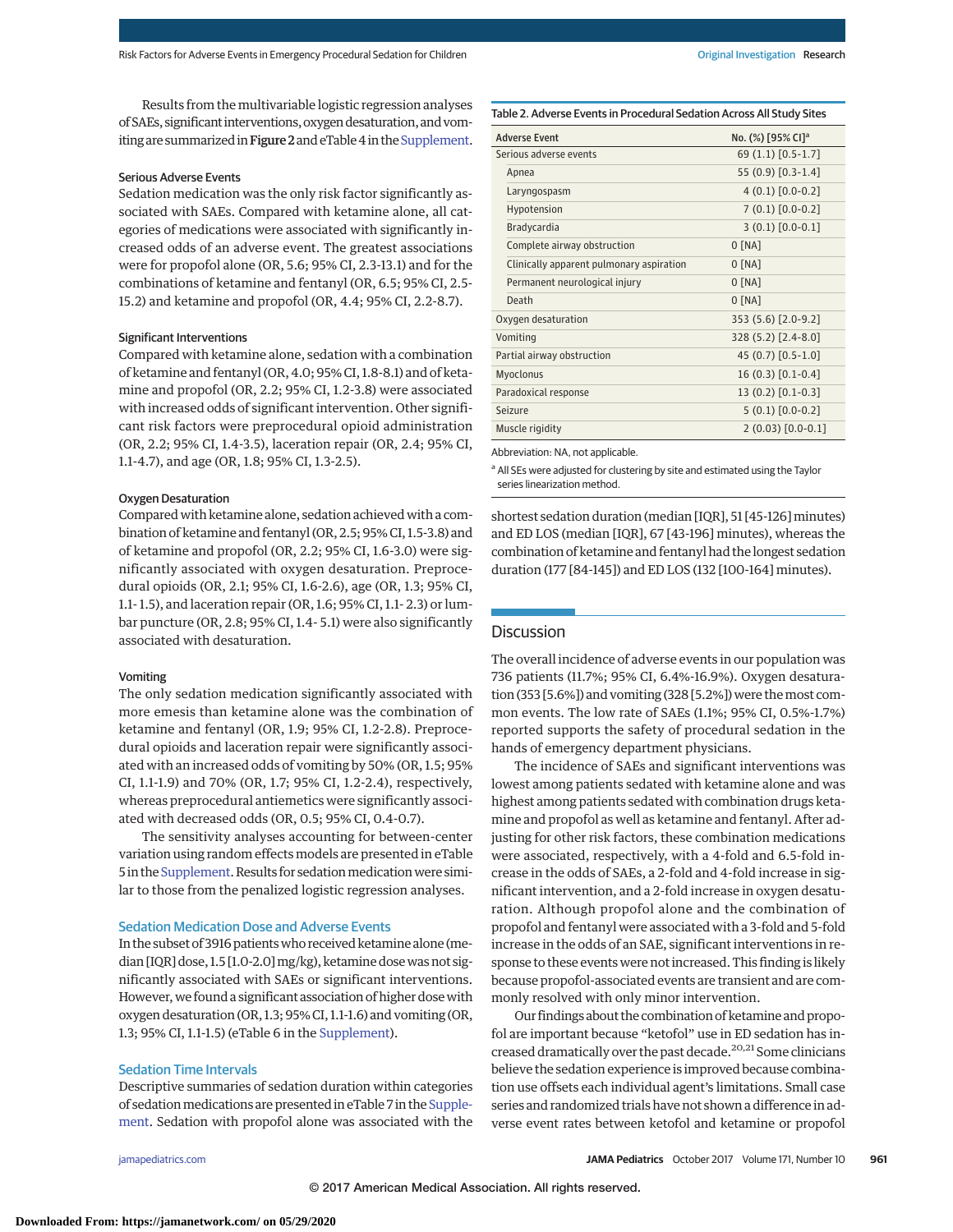**B** Risk factors for significant intervention

#### Figure 2. Multivariable Regression Models: Risk Factors Associated With Sedation Outcomes

**A** Risk factors for serious adverse events

| Factor                                   | OR (95% CI)             | Serious   Serious<br>Events                          | Events<br>Less Likely   More Likely |
|------------------------------------------|-------------------------|------------------------------------------------------|-------------------------------------|
| Ketamine + fentanyl <sup>a</sup>         | $6.48(2.52 - 15.22)$    |                                                      | $\overline{\phantom{a}}$            |
| Ketamine + midazolam <sup>a</sup>        | $3.60(1.10-9.45)$       |                                                      |                                     |
| Ketamine + propofol <sup>a</sup>         | 4.42 (2.25-8.74)        |                                                      | ⊢●⊣                                 |
| Other medication <sup>a</sup>            | 2.62 (0.29-10.75)       |                                                      |                                     |
| Propofol + fentanyl <sup>a</sup>         | $3.15(1.45-6.74)$       |                                                      | ⊢⊕⊣                                 |
| Propofol only <sup>a</sup>               | 5.59 (2.27-13.08)       |                                                      | ⊢●⊣                                 |
| Age in 5 y                               | $1.34(0.95-1.84)$       |                                                      |                                     |
| Male                                     | $1.30(0.76 - 2.37)$     |                                                      |                                     |
| Preprocedural opioid                     | $1.63(1.97-2.73)$       |                                                      | ю                                   |
| Foreign-body removal <sup>b</sup>        | $0.44$ (< $0.01-3.26$ ) |                                                      |                                     |
| Abscess incision + drainage <sup>b</sup> | $0.69(0.08-2.68)$       |                                                      |                                     |
| Laceration repairb                       | $1.46(0.57 - 3.34)$     |                                                      | ⊢⊕⊣                                 |
| Lumbar puncture <sup>b</sup>             | 3.58 (0.92-10.30)       |                                                      |                                     |
| Other procedures <sup>b</sup>            | $1.27(0.40-3.12)$       |                                                      |                                     |
|                                          |                         | गमण<br>गामाम<br>$0.001$ $0.01$<br>0.1<br>OR (95% CI) | TTTTTT<br>10<br>10<br>1.0           |

|                                            |                           | <b>Significant</b><br><b>Significant</b>                          |
|--------------------------------------------|---------------------------|-------------------------------------------------------------------|
| Factor                                     | OR (95% CI)               | Intervention<br>Intervention<br>Less Likely<br><b>More Likely</b> |
| Ketamine + fentanyl <sup>a</sup>           | $3.97(1.77-8.14)$         | $\vdash\bullet\vdash$                                             |
| Ketamine + midazolam <sup>a</sup>          | 2.08 (0.74-4.79)          | ⊢⊕⊣                                                               |
| Ketamine + propofol <sup>a</sup>           | 2.18 (1.24-3.70)          | le I                                                              |
| Other medication <sup>a</sup>              | $0.42$ (< $0.01 - 3.03$ ) |                                                                   |
|                                            |                           |                                                                   |
| Propofol + fentanyl <sup>a</sup>           | $0.76(0.32 - 1.59)$       |                                                                   |
| Propofol only <sup>a</sup>                 | 1.19 (0.41-2.87)          |                                                                   |
| Age in 5 y                                 | 1.84 (1.34-2.49)          | n                                                                 |
| Male                                       | $0.92(0.58 - 1.49)$       | Ю                                                                 |
| ASA classification                         | $0.79(0.25 - 1.70)$       |                                                                   |
| Preprocedural opioid                       | 2.18 (1.36-3.52)          | Ю                                                                 |
| Fasting compliant for solids               | $1.05(0.68-1.65)$         |                                                                   |
| Fasting compliant for liquids              | 2.56 (0.69-22.80)         |                                                                   |
| Underlying health risk                     | $0.75(0.15-2.22)$         |                                                                   |
| Current respiratory illness                | 1.22 (0.52-2.48)          |                                                                   |
| Foreign-body removal <sup>b</sup>          | 2.89 (0.76-8.05)          |                                                                   |
| Incision and drainage abscess <sup>b</sup> | 1.72 (0.46-4.67)          |                                                                   |
| Laceration repairb                         | $2.39(1.13-4.75)$         |                                                                   |
| Lumbar puncture <sup>b</sup>               | $0.63$ (< $0.01-4.62$ )   |                                                                   |
| Other procedures <sup>b</sup>              | 1.30 (0.42-3.12)          |                                                                   |
|                                            |                           | ттиш                                                              |
|                                            |                           | $0.001$ $0.01$<br>0.1<br>1.0<br>10<br>100                         |

OR (95% CI)

## **D** Risk factors for vomiting

100

| c l | Risk factors for oxygen desaturation |  |
|-----|--------------------------------------|--|
|-----|--------------------------------------|--|

|                                            |                     |                     | Oxygen Oxygen            |
|--------------------------------------------|---------------------|---------------------|--------------------------|
|                                            |                     | <b>Desaturation</b> | <b>Desaturation</b>      |
| Factor                                     | OR (95% CI)         | Less Likely         | <b>More Likely</b>       |
| Ketamine + fentanyl <sup>a</sup>           | 2.46 (1.54-3.80)    |                     | $\overline{\phantom{0}}$ |
| Ketamine + midazolam <sup>a</sup>          | 1.58 (0.93-2.52)    |                     |                          |
| Ketamine + propofol <sup>a</sup>           | 2.22 (1.64-2.99)    |                     | ⊢⊕⊣                      |
| Other medication <sup>a</sup>              | 1.79 (0.83-3.45)    |                     |                          |
| Propofol + fentanyl <sup>a</sup>           | $0.85(0.46 - 1.49)$ |                     |                          |
| Propofol                                   | $0.78(0.34-1.56)$   |                     |                          |
| Age in 5 y                                 | 1.26 (1.09-1.46)    |                     | $\bullet$                |
| Male                                       | $1.10(0.86 - 1.41)$ |                     | HO-I                     |
| <b>ASA classification</b>                  | 1.19 (0.79-1.69)    |                     |                          |
| Preprocedural opioid                       | $2.07(1.62 - 2.65)$ |                     | Ю                        |
| Fasting compliant for solids               | $0.92(0.73 - 1.16)$ | ĸН                  |                          |
| Fasting compliant for liquids              | $1.09(0.65 - 1.95)$ |                     |                          |
| Underlying health risk                     | 1.40 (0.79-2.32)    |                     |                          |
| Current respiratory illness                | $1.01(0.66 - 1.50)$ |                     |                          |
| Foreign-body removal <sup>b</sup>          | $0.94(0.38-1.97)$   |                     |                          |
| Incision and drainage abscess <sup>b</sup> | $1.03(0.49-1.94)$   |                     |                          |
| Laceration repair <sup>b</sup>             | $1.61(1.11-2.30)$   |                     |                          |
| Lumbar puncture <sup>b</sup>               | $2.83(1.44-5.13)$   |                     |                          |
| Other procedures <sup>b</sup>              | $2.06(1.35-3.07)$   |                     |                          |
| Preoxygenation                             | 0.39 (0.25 to 0.60) |                     |                          |
|                                            |                     |                     | गगग                      |
|                                            | 0.1                 |                     | 1.0<br>10                |
|                                            |                     | OR (95% CI)         |                          |

|                                            |                      | Vomiting<br>Vomiting                    |
|--------------------------------------------|----------------------|-----------------------------------------|
| Factor                                     | OR (95% CI)          | More<br>Less.<br>Likely Likely          |
| Ketamine + fentanyl <sup>a</sup>           | $1.87(1.21-2.82)$    | H                                       |
| Ketamine + midazolam <sup>a</sup>          | $0.89(0.53 - 1.42)$  |                                         |
| Ketamine + propofol <sup>a</sup>           | $0.25(0.15-0.39)$    |                                         |
| Other medication <sup>a</sup>              | $0.15(0.02 - 0.53)$  |                                         |
| Propofol + fentanyl <sup>a</sup>           | $0.02(0.002 - 0.05)$ |                                         |
| Propofol                                   | $0.01(0.001 - 0.09)$ |                                         |
| Age in 5 y                                 | 1.74 (1.49-2.03)     |                                         |
| Male                                       | 1.00 (0.78-1.29)     |                                         |
| ASA classification                         | $1.20(0.79-1.74)$    |                                         |
| Preprocedural opioid                       | $1.47(1.13-1.90)$    |                                         |
| Fasting compliant for solids               | $0.93(0.73 - 1.18)$  |                                         |
| Fasting compliant for liquids              | $0.94(0.56 - 1.69)$  |                                         |
| Underlying health risk                     | $0.91(0.46 - 1.65)$  |                                         |
| Foreign-body removal <sup>b</sup>          | $1.77(0.93-3.13)$    |                                         |
| Incision and drainage abscess <sup>b</sup> | $1.27(0.65 - 2.25)$  | ⊢⊕⊣                                     |
| Laceration repair <sup>b</sup>             | $1.70(1.18-2.42)$    | Ю                                       |
| Lumbar puncture <sup>b</sup>               | $0.90(0.29 - 2.13)$  |                                         |
| Other procedures <sup>b</sup>              | $0.91(0.52 - 1.50)$  |                                         |
| Preprocedure antiemetics                   | $0.52(0.40-0.69)$    |                                         |
|                                            |                      | गगगगा<br>0.001                          |
|                                            |                      | 0.01<br>0.1<br>1.0<br>10<br>OR (95% CI) |
|                                            |                      |                                         |

Ketamine was given as ketamine hydrochloride; fentanyl, as fentanyl citrate; and midazolam, as midazolam hydrochloride. ASA indicates American Society of Anesthesiologists; OR, odds ratio.

<sup>a</sup> Ketamine only (lighter shaded sections).

**b** Orthopedic reduction (darker shaded sections).

alone, $22-25$  but many experts have not endorsed the regular use of ketofol because no objective benefit has been demonstrated.<sup>20</sup> Results from our study support this expert opinion.

Higher doses of ketamine were not associated with increased odds of SAEs or significant interventions but were associated with increased odds of oxygen desaturation and vom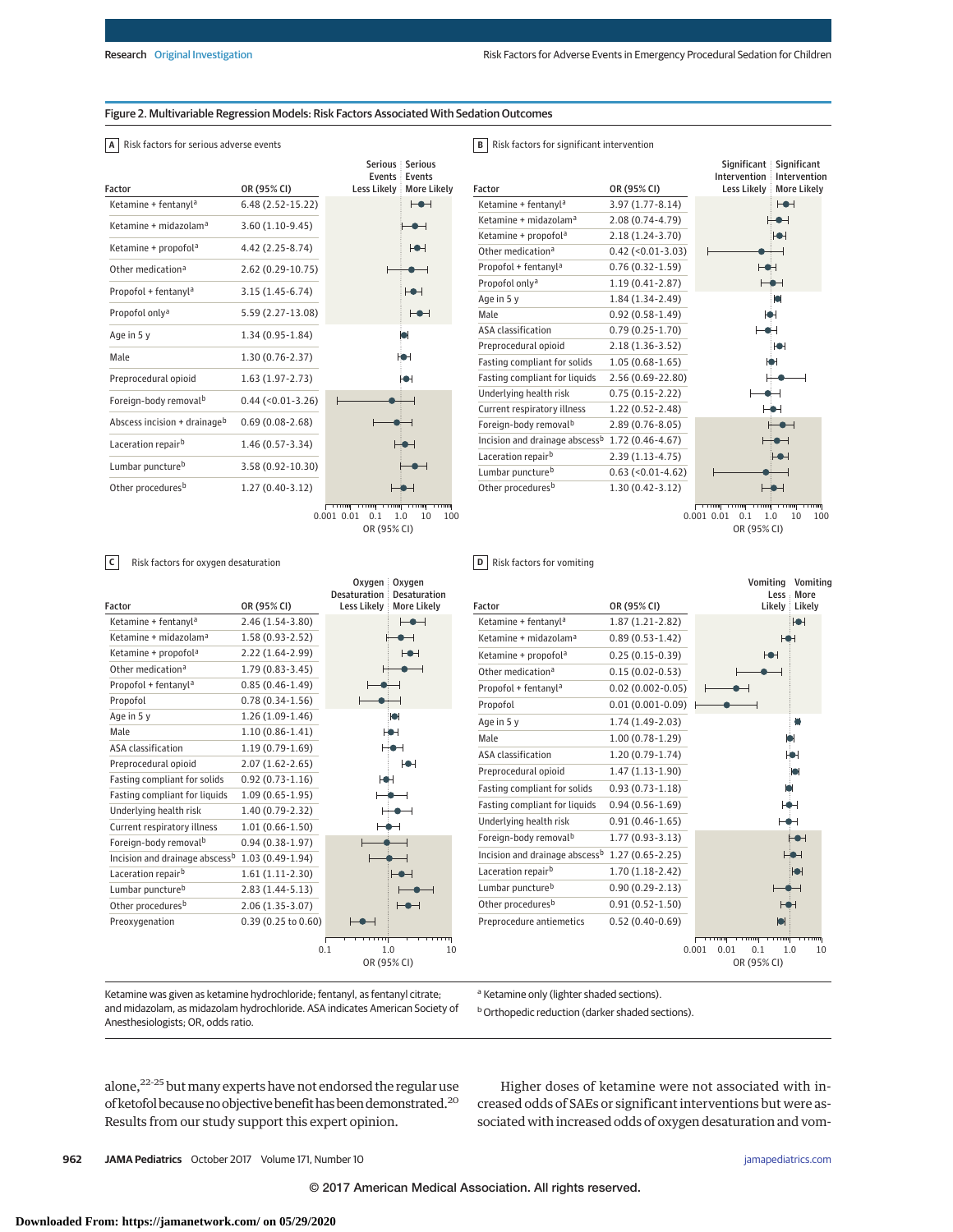iting. These findings are in opposition to the common belief that "ketamine does not exhibit any dose-related adverse events across the range of clinically administered doses," as reported in the most recent ketamine practice guideline.<sup>26(p454)</sup>

We found that preprocedural antiemetics were associated with a 50% reduction in the odds of vomiting. However, published evidence has shown that their use in children younger than 5 years may not be as advantageous because their baseline risk is much lower.27,28

Preprocedural opioid administration was strongly associated with increased odds of all outcomes except SAEs, regardless of the sedation medication used. Although we do not recommend limiting opioid use to treat preprocedural pain, we believe that awareness of this risk factor will help clinicians prepare for sedation and anticipate potential adverse events.

Undergoing a laceration repair was the only procedure associatedwith increasedoddsofalloutcomesexceptSAEs.Thecause and significance of this association remains to be determined.

Many ED procedural sedation studies examine adverse events, but most have not been able to comment on SAEs because of their infrequent occurrence. To our knowledge, only 1 ED study has a sample size that is larger than ours: Green et al<sup>6,27</sup> aggregated and reanalyzed data from 32 ED studies of ketamine sedation, creating a cohort of 8282 patients. Green and colleagues' 2011 study is limited by clinical and methodologic heterogeneity,<sup>29</sup> but we found a similar rate of SAEs and low rates of adverse events overall.

The Pediatric Sedation Research Consortium is a large collaborative that gathers data on pediatric sedation outside the operating room.<sup>8,30,31</sup> However, that cohort contains few ED patients,many patients have serious comorbidities (17% of whom are categorized under American Society of Anesthesiologists class III or higher), andmost patients undergo long, elective sedations (60% of which are diagnostic imaging).<sup>18</sup> These differences prevent the generalizability of the consortium's results to the ED setting, where generally healthy children are sedated for short, emergent, and mostly painful procedures.

standardized outcome definitions and a novel documentation process that helped ensure data integrity. The inclusion of children from 6 EDs who were sedated with 6 different medications or combinations of medications for a range of painful procedures represents the breadth of ED sedation and substantially enhances the generalizability of our results.We have been able to both support and refute expert opinion where there was previously limited clinical evidence to guide practice. To our knowledge, this study is the first prospective ED study to comprehensively examine risk factors for sedationrelated SAEs.

Our study also has several limitations. First, because it was an observational study, direct causal conclusions should not be drawn from our results. Furthermore, our results could be confounded by indication. We attempted to adjust for all known risk factors in ourmultivariablemodels, but there could be other unmeasured factors for which we were unable to account. Second,we did not conduct daily surveillance formissed patients. There were no cases of sedation-related pulmonary aspiration, neurologic injury, or death during the study period at any of our study sites; however, it is possible that other SAEs were missed during nonsurveillance weeks. Third, all of the study sites were tertiary care academic children's hospitals, which may limit the generalizability of our results to practice in general hospitals. Fourth, practice variation in response to events is a potential limitation of the Quebec Guidelines,<sup>15</sup> from which our adverse event definitions were derived. Finally, despite our large sample size, some events (eg, pulmonary aspiration) did not occur, allowing us to conclude that the risk of these events was no more than 3.1 in 10 000 sedations.<sup>32</sup>

# **Conclusions**

The large, multicenter cohort in this study shows that ED procedural sedation for children in this setting is safe, with a low overall incidence of SAEs and interventions. Sedation with ketamine alone was associated with the best outcomes, with significantly fewer SAEs and interventions than ketamine combined with either propofol or fentanyl.

## Strengths and Limitations

Our study has several strengths. It represents the largest, most robust prospective ED procedural sedation cohort to date, using

#### ARTICLE INFORMATION

**Accepted for Publication:** May 24, 2017.

**Published Online:** August 21, 2017. doi[:10.1001/jamapediatrics.2017.2135](http://jama.jamanetwork.com/article.aspx?doi=10.1001/jamapediatrics.2017.2135&utm_campaign=articlePDF%26utm_medium=articlePDFlink%26utm_source=articlePDF%26utm_content=jamapediatrics.2017.2135)

**Author Affiliations:** Department of Pediatrics, Children's Hospital of Eastern Ontario, University of Ottawa, Ottawa, Ontario, Canada (Bhatt, Farion); Department of Pediatrics, Cumming School of Medicine, University of Calgary, Calgary, Alberta, Canada (Johnson); Department of Emergency Medicine, Cumming School of Medicine, University of Calgary, Calgary, Alberta, Canada (Johnson); Departments of Physiology and Pharmacology, Cumming School of Medicine, University of Calgary, Calgary, Alberta, Canada (Johnson); Alberta Children's Hospital Research Institute, University of Calgary, Calgary, Alberta, Canada (Johnson); Children's Hospital of Eastern Ontario Research

Institute, Ottawa, Ontario, Canada (Chan, Barrowman, Sourial); Clinical Epidemiology Program, Ottawa Hospital Research Institute, Ottawa, Ontario, Canada (Taljaard); School of Epidemiology, Public Health and Preventive Medicine, University of Ottawa, Ottawa, Ontario, Canada (Taljaard); Department of Pediatrics, Stollery Children's Hospital, University of Alberta, Edmonton, Alberta, Canada (Ali, Dixon); Department of Pediatrics, The Hospital for Sick Children, University of Toronto, Toronto, Ontario, Canada (Beno); Department of Pediatrics, IWK Health Centre, Dalhousie University, Halifax, Nova Scotia, Canada (McTimoney); Department of Pediatrics, Alberta Children's Hospital, University of Calgary, Calgary, Alberta, Canada (McTimoney); Department of Pediatrics, Montreal Children's Hospital, McGill University, Montreal, Quebec, Canada (Dubrovsky); Department of Family

Medicine, McGill University, Montreal, Quebec, Canada (Sourial); Department of Pediatrics, University of Minnesota Medical School, Minneapolis (Roback); Department of Emergency Medicine, University of Minnesota Medical School, Minneapolis (Roback).

**Author Contributions:** Dr Bhatt had full access to all of the data in the study and takes responsibility for the integrity of the data and the accuracy of the data analysis.

Study concept and design: Bhatt, Johnson. Acquisition, analysis, or interpretation of data: All authors.

Drafting of the manuscript: Bhatt, Johnson, Chan, Taljaard, Barrowman, Roback.

Critical revision of the manuscript for important intellectual content: All authors.

Statistical analysis: Chan, Taljaard, Barrowman, Sourial.